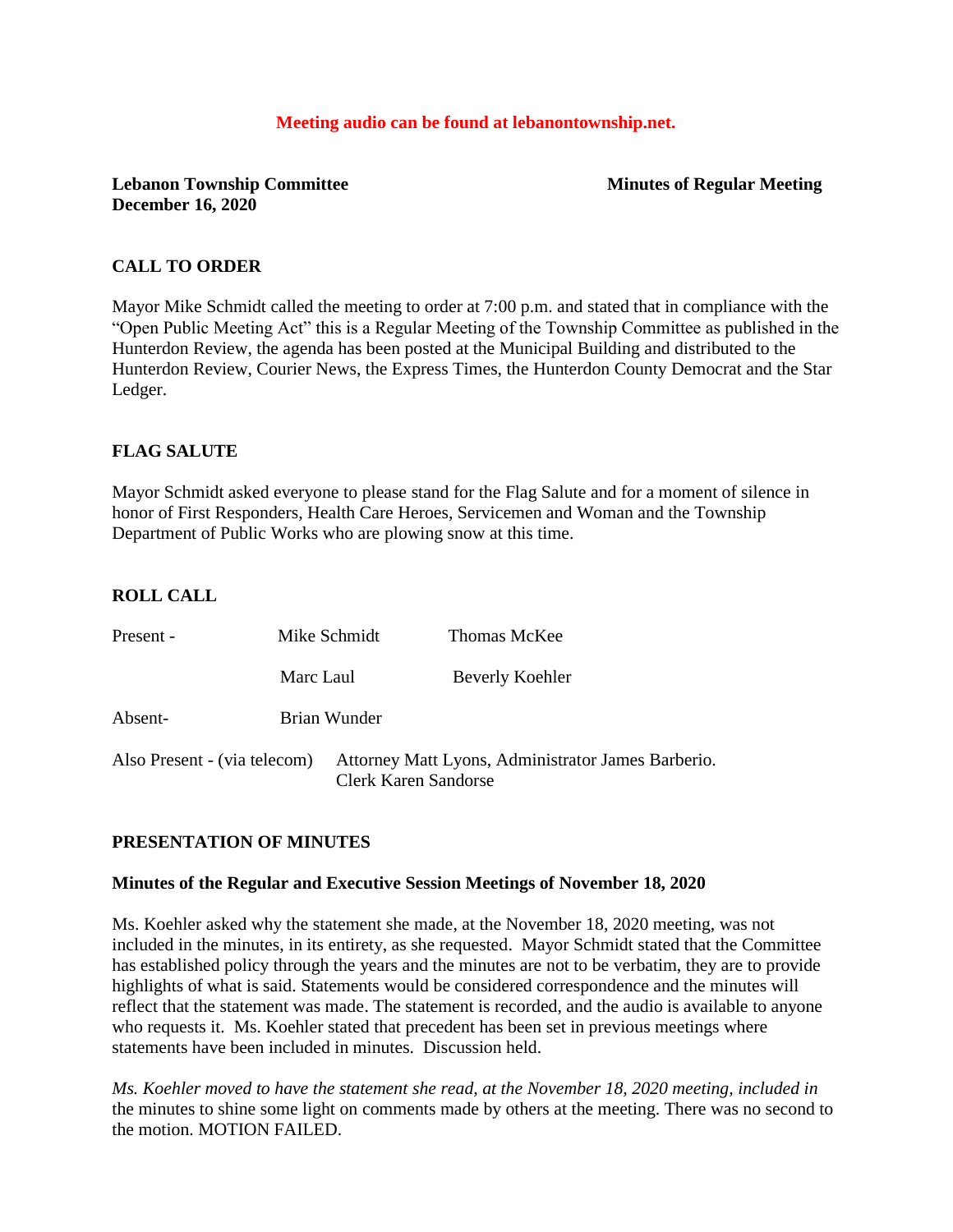LTCM 12/16/2020 Page **2** of **8**

*Motion by Mr. Laul, seconded by Mr. McKee and carried by favorable roll call vote, the Township* Committee approved minutes of the Regular and Executive Session meetings of November 18, 2020. AYES: McKee, Laul, Schmidt NAYS: Koehler

#### **Rescind Motion**

*Motion by Mr. McKee, seconded by Mr. Laul and carried by unanimous favorable roll call vote, the* Township Committee rescinded the motion to approve the Regular and Executive Session minutes of November 18, 2020.

#### **Minutes of the Regular Meeting of November 18, 2020**

*Motion by Mr. McKee, seconded by Mr. Laul and carried by unanimous favorable roll call vote, the* Township Committee approved minutes of the Regular Meeting of November 18, 2020. AYES: McKee, Laul, Schmidt NAYS: Koehler

#### **Minutes of the Executive Session Meetings of November 18, 2020**

*Motion by Mr. McKee, seconded by Ms. Koehler and carried by unanimous favorable roll call vote,*  the Township Committee approved minutes of the Executive Session Meeting of November 18, 2020.

#### **Minutes of the Regular and Executive Session Meetings of December 2, 2020**

*Motion by Mr. McKee, seconded by Ms. Koehler and carried by unanimous favorable roll call vote,*  the Township Committee approved minutes of the Regular and Executive Session Meetings of December 2, 2020**.** 

## **PUBLIC COMMENTS – for agenda items only.**

*Motion by Mr. McKee, seconded by Ms. Koehler and carried by unanimous favorable roll call vote,*  the Township Committee opened the Public Comment portion of the meeting.

Ms. Koehler's Attorney, Mr. Steve Farsiou, provided comments regarding Ms. Koehler's OPRA Request and the way it has been addressed by the Committee. Mr. Farsiou noted that Ms. Koehler is not threatening litigation against anyone at this time.

*Motion by Mr. Laul, seconded by Ms. Koehler and carried by unanimous favorable roll call vote, the*  Township Committee closed the Public Comment portion of the meeting.

#### **RESOLUTIONS**

## **Resolution No. 87-2020 - Join (Renew) the Statewide Fund**

*Motion by Mr. McKee, seconded by Ms. Koehler and carried by unanimous favorable roll call vote*, the Township Committee approved Resolution No. 87-2020 as written below.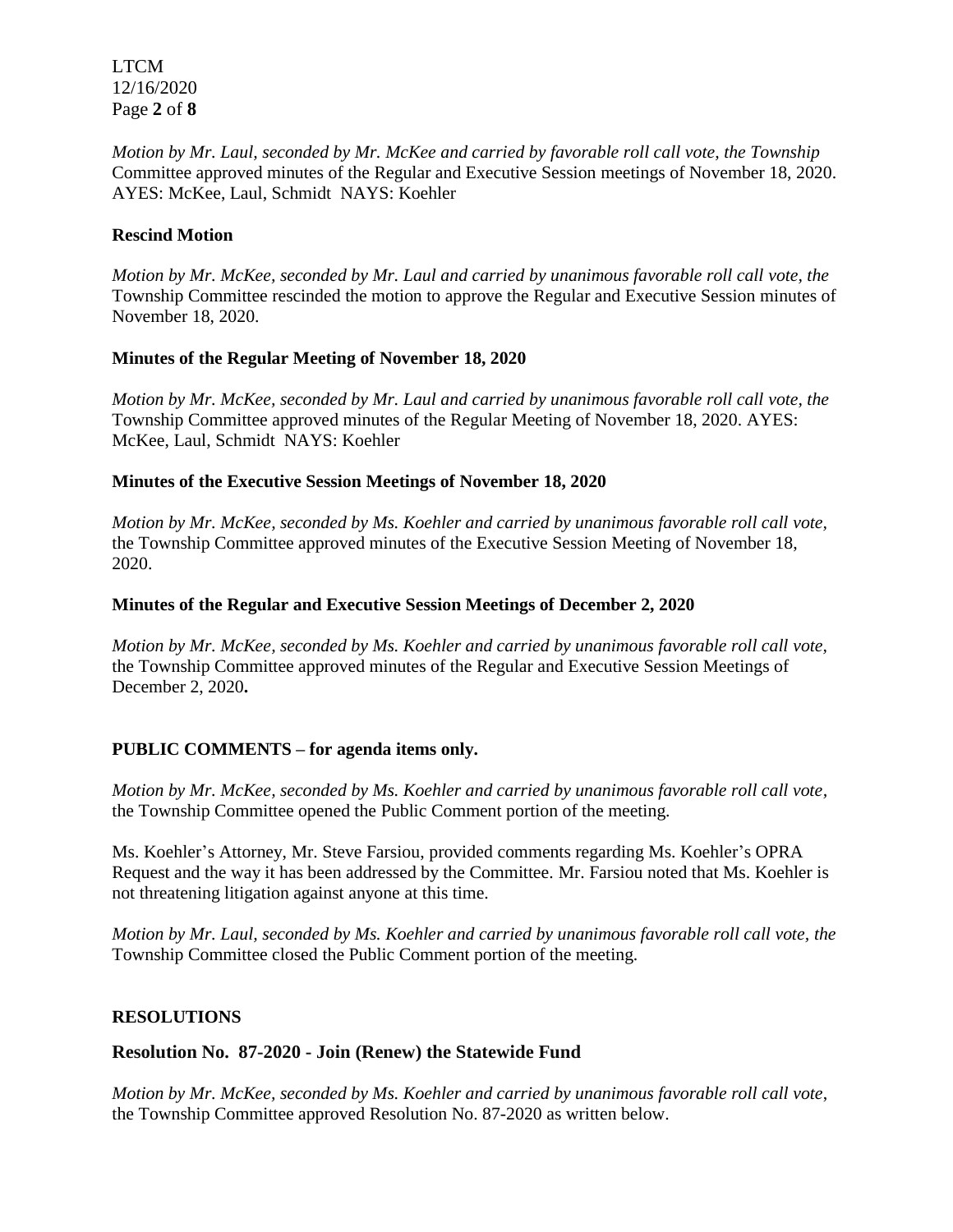LTCM 12/16/2020 Page **3** of **8**

# **RESOLUTION NO. 87-2020 STATEWIDE INSURANCE FUND RESOLUTION TO JOIN (RENEW) THE FUND**

WHEREAS, a number of local units have joined together to form the Statewide Insurance Fund ("FUND"), a joint insurance fund, as permitted by N.J.S.A. 40A:10-36, *et seq.*; and WHEREAS, ("LOCAL UNIT") has

complied with relevant law with regard to the acquisition of insurance; and

WHEREAS, the statutes and regulations governing the creation and operation of joint insurance funds contain elaborate restrictions and safeguards concerning the safe and efficient administration of such funds; and

WHEREAS, the LOCAL UNIT has determined that membership in the FUND is in the best interest of the LOCAL UNIT.

WHEREAS, the LOCAL UNIT agrees to be a member of the FUND for a period of three (3) years, effective from **January 1, 2021** terminating on **January 1, 2024** at 12:01 a.m. standard time; and

WHEREAS, the LOCAL UNIT has never defaulted on claims, if self-insured, and has not been canceled for non-payment of insurance premiums for two (2) years prior to the date of this Resolution.

NOW, THEREFORE, BE IT RESOLVED that the LOCAL UNIT does hereby agree to join the Statewide Insurance Fund; and

BE IT FURTHER RESOLVED that to the extent required by law, the Local Unit shall provide notice of the Indemnity and Trust Agreement to the Office of the State Comptroller; and BE IT FURTHER RESOLVED that the LOCAL UNIT will be afforded the following coverage(s) :

Workers' Compensation & Employer's Liability

Comprehensive General Liability

Automobile Liability and Physical Damage

Public Officials and Employment Practices Liability

Property

Inland Marine Boiler and Machinery

Crime-Faithful Performance and Fidelity

Pollution Liability

Cyber Liability

Non Owned Aircraft

BE IT FURTHER RESOLVED that the LOCAL UNIT's Fund Commissioner is authorized and directed to execute the Indemnity and Trust Agreement and such other documents signifying the membership in the FUND as required by the FUND's Bylaws and to deliver same to the Administrator of the FUND with the express reservation that said documents shall become effective only upon the LOCAL UNIT's admissions to the FUND following approval of the FUND

by the New Jersey Department of Banking and Insurance.

# **Resolution No. 88-2020 - Appointing a Risk Management Consultant**

*Motion by Mr. McKee, seconded by Mr. Laul and carried by unanimous favorable roll call vote*, *the* Township Committee approved Resolution No. 88-2020 as written below.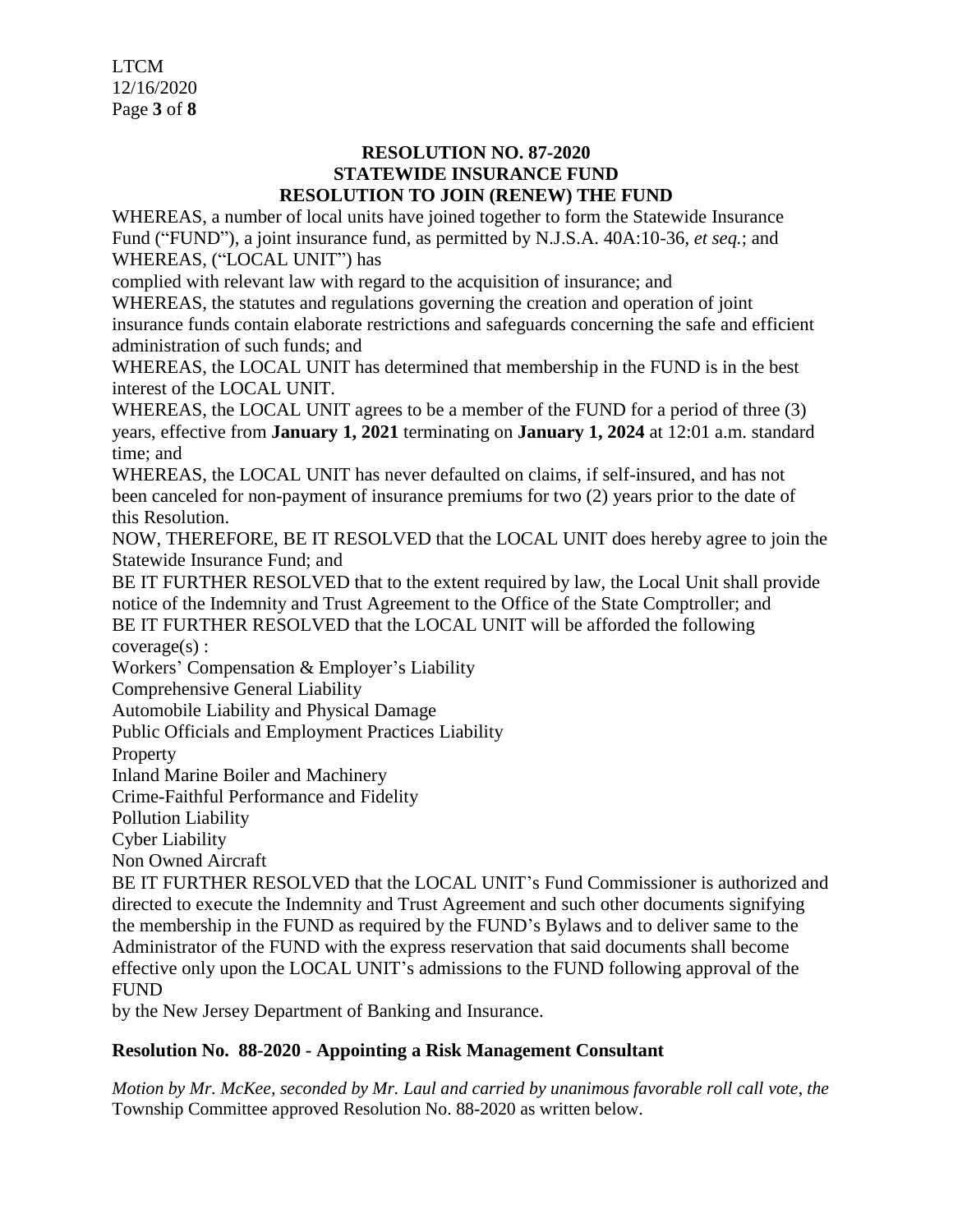# STATE OF NEW JERSEY COUNTY OF HUNTERDON TOWNSHIP OF LEBANON RESOLUTION NO. 88-2020 RESOLUTION APPOINTING RISK MANAGEMENT CONSULTANT

WHEREAS, Lebanon Township (hereinafter "Local Unit") has joined the Statewide Insurance Fund (hereinafter "Fund"), a joint insurance fund as defined in N.J.S.A. 40A:10-36 *et seq*.; and

WHEREAS, the Bylaws require participating members to appoint a Risk Management Consultant, as those positions are defined in the Bylaws, if requested to do so by the "Fund"; and

WHEREAS, the Local Unit has complied with relevant law with regard to the appointment of a Risk management Consultant; and

WHEREAS, the "Fund" has requested its members to appoint individuals or entities to that position; and

NOW, THEREFORE, BE IT RESOLVED by the governing body of "Local Unit", in the County of Hunterdon **Hunterdon** and State of New Jersey, as follows:

- 1. Lebanon Township (Local Unit) hereby appoints Groendyke Associates its Risk Management Consultant.
- 2. The James R. Barberio (*authorized representative of the public entity*) and Risk Management Consultant are hereby authorized to execute the Risk Management Consultant's Agreement for the year 2021 in the form attached hereto.

# **Resolution No. 89-2020 - Appointing a Fund Commissioner**

*Motion by Mr. McKee, seconded by Mr. Laul, and carried by unanimous favorable roll call vote*, *the* Township Committee approved Resolution No. 89-2020 as written below.

# STATE OF NEW JERSEY COUNTY OF HUNTERDON TOWNSHIP OF LEBANON RESOLUTION NO. 89-2020 STATEWIDE INSURANCE FUND RESOLUTION APPOINTING FUND COMMISSIONER

WHEREAS, Lebanon Township (hereinafter "Local Unit") is a member of the Statewide Insurance Fund (hereinafter "Fund"), a joint insurance fund as defined in N.J.S.A. 40A:10-36 et seq.; and

WHEREAS, the Fund's Bylaws require participating members to appoint a Fund Commissioner;

NOW, THEREFORE, BE IT RESOLVED by the governing body of the Township of Lebanon (Local Unit) that James R. Barberio (*entity's elected official or employee)* is hereby appointed as the Fund Commissioner for the Local Unit for the Fund Year 2021; and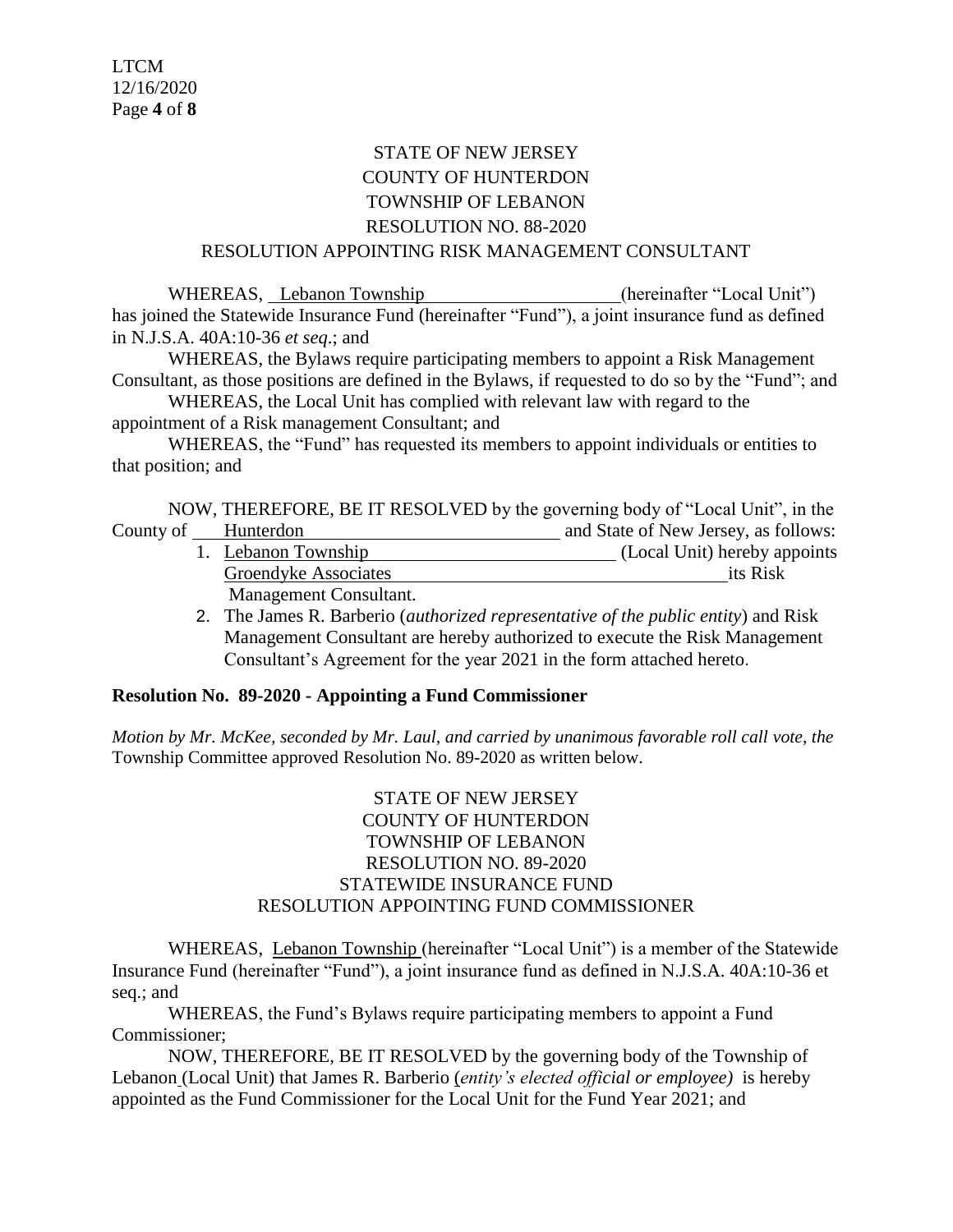LTCM 12/16/2020 Page **5** of **8**

BE IT FURTHER RESOLVED that Karen Sandorse (second elected official or employee) is hereby appointed as the Alternate Fund Commissioner for the Local Unit for the Fund Year 2021; and

BE IT FURTHER RESOLVED that the Local Unit's Fund Commissioner is authorized and directed to execute all such documents as required by the Fund.

#### **Resolution No. 90-2020 - Return Overpayment of Taxes – Ezyske**

*Motion by Ms. Koehler, seconded by Mr. Laul and carried by unanimous favorable roll call vote*, *the* Township Committee approved Resolution No. 90-2020 as written below.

# TOWNSHIP OF LEBANON COUNTY OF HUNTERDON STATE OF NEW JERSEY RESOLUTION NO. 90-2020 RETURN OVERPAYMENT 2020 TAXES

WHEREAS there exists an overpayment of \$2,503.82 for  $4<sup>th</sup>$  quarter 2020 taxes due to a duplicate payment for Block 51, Lot 7, 43 Woodland Drive, assessed to: Kimberly R. Ezyske and,

WHEREAS this amount has been requested for refund by Kimberly Ezyske,

THEREFORE BE IT RESOLVED that the Treasurer be authorized to prepare and the Mayor, Treasurer and Clerk be authorized to sign this refund check in the amount of \$2,503.82 to:

Kimberly Ezyske 43 Woodland Drive Califon, NJ 07830

**Resolution No. 91-2020 - Employee Vacation Rollover – Year 2020 - Tabled Resolution No. 92-2020 – Salaries - Tabled**

## **OLD BUSINESS**

#### **Appointment of Office Assistants**

Several months ago, the Township advertised for the position of Office Assistant. Two applications were received from two highly qualified individuals, Maria Naccarato and Erren Porcino. The Committee would like to hire both Maria and Erren for 16 hours per week, at \$15.00 per hour.

*Motion by Mr. Laul, seconded by Mr. McKee and carried by unanimous favorable roll call vote*, *the* Township Committee appointed Maria Naccarato and Erren Pocino as Office Assistants to work 16 hours per week, at \$15.00 per hour.

## **IT Update**

Mr. Barberio said that he will be meeting with the IT Company on Monday to discuss an IT needs assessment for each of the Township's departments. Security measures will also be discussed.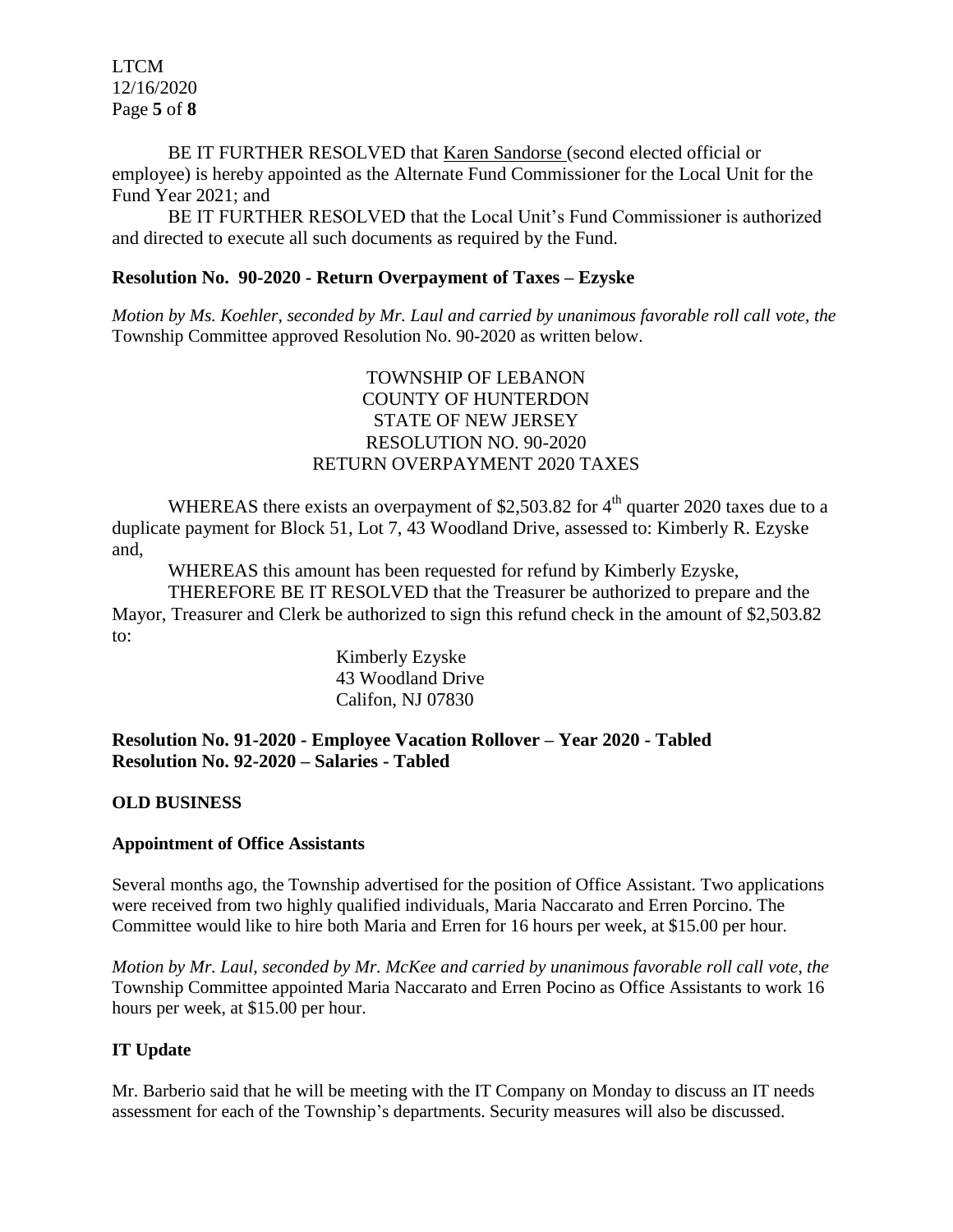LTCM 12/16/2020 Page **6** of **8**

# **Quarry Update**

Ms. Koehler said that Eastern Concrete wanted to bring rock into the quarry from a construction project on Route 78. There was an application pending before the Glen Gardner Planning Board but the State does not want the rock brought to the Quarry. Eastern Concrete will be submitting a revised application to Glen Gardner in January. Ms. Koehler said that Lebanon Township does not need to monitor the situation further.

# **OPRA Update**

Mayor Schmidt asked the Clerk for an update on Ms. Koehler's OPRA Request. The Clerk provided a ministerial update.

# **Municipal Court**

Mayor Schmidt stated that at the last meeting the Committee approved a Shared Services Agreement with Clinton Township for Municipal Court Services. Clinton Township has approved the agreement also and documents have been executed.

## **NEW BUSINESS**

#### **Fire Department's Request for Purchase of Command Vehicle**

*Motion by Mr. McKee, seconded by Mr. Laul and carried by unanimous favorable roll call vote*, *the* Township Committee approved the Fire Department's request to purchase a Command Vehicle for \$99,981.00, from Fire Safety Services, through the Houston Galveston Area Council Co-op.

## **Fire Department's Request for Firemen Memorial**

The Fire Department has requested to place a Fireman's Memorial in the Park. The memorial will be dedicated to those members who have passed on. The Department would like to relocate the memorial that is by the Fire Department to the Memorial area in the Park. Mr. McKee said that this will be an Eagle Scout and volunteer project. The Park Committee has approved the project also.

*Motion by Mr. McKee, seconded by Ms. Koehler and carried by unanimous favorable roll call vote*, the Township Committee approved the Fire Department's request to place a Fireman's Memorial in the Park subject to obtaining required surveys, zoning or building permits.

## **Police Chief's Request to Purchase 8 Glock Duty Weapons with Trade In**

*Motion by Mr. Laul, seconded by Ms. Koehler carried by unanimous favorable roll call vote*, *the* Township Committee approved the purchase of 8 Glock Duty Weapons at a cost of \$1627.00, 2 Shot Guns at \$513.77 each and a 2020 Ford Police Cage and Gun Rack at \$2675.72.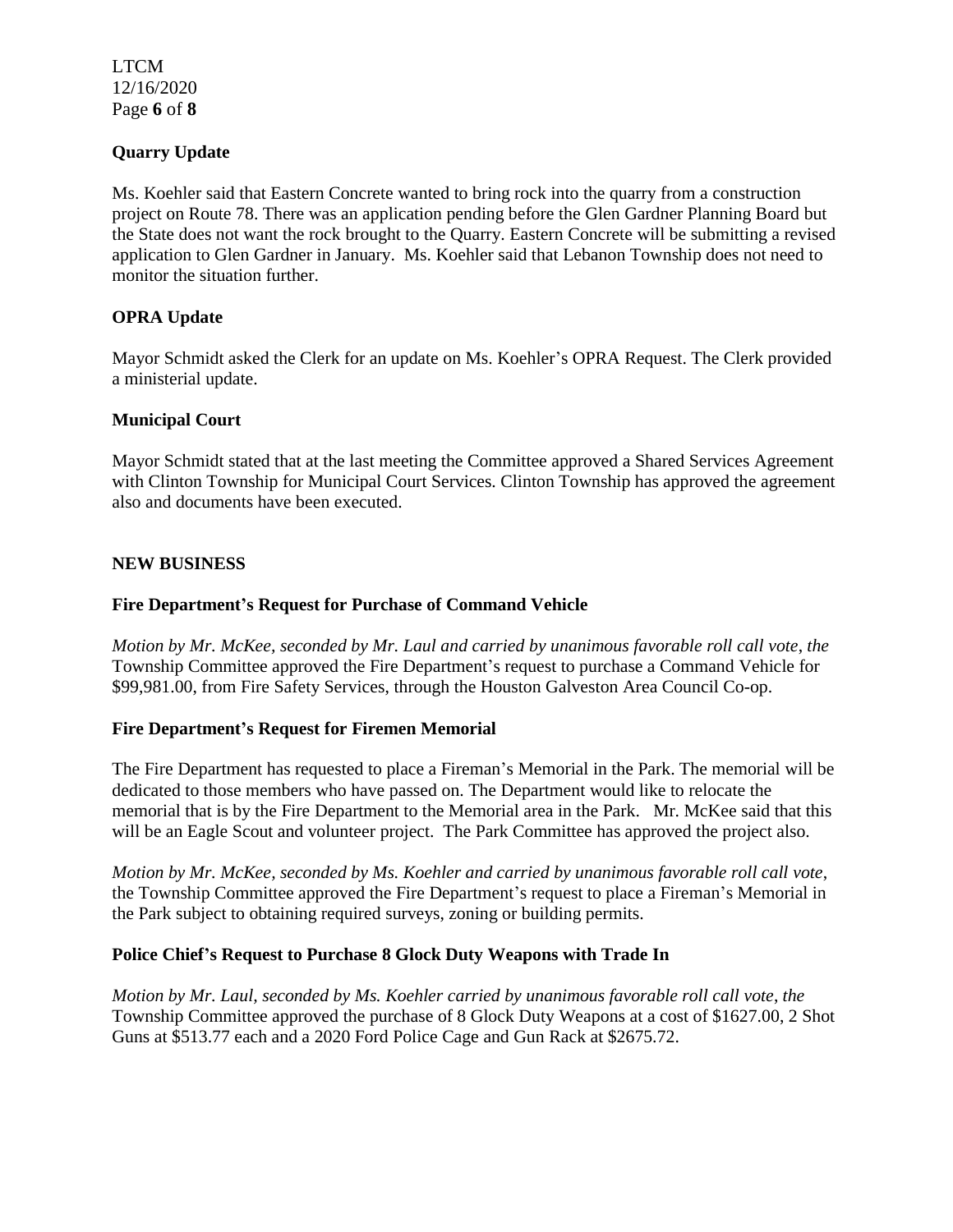LTCM 12/16/2020 Page **7** of **8**

#### **Promotion of Township Museum Employee**

Mayor Schmidt stated that at the last Executive Session the Committee discussed promoting Robbie-Lynn Mwangi to Associate Curator for the 2021 year and to increase her hourly pay to \$16.00 per hour.

*Motion by Ms. Koehler, seconded by Mr. McKee and carried by unanimous favorable roll call vote*, the Township Committee approved the promotion of Robbie-Lynn Mwangi to Associate Curator for the 2021 year at an hourly rate of \$16.00 per hour.

## **Resignation – Committeeman Brian Wunder**

Mayor Schmidt stated that after 10 years of service Mr. Wunder has decided to resign from his Committee seat due to obligations with his business and personal life.

The Committee provided comments and kind words on their years of service with Mr. Wunder.

*Motion by Ms. Koehler, seconded by Mr. McKee and carried by unanimous favorable roll call vote*, the Township Committee accepted Mr. Wunder's resignation with regret.

Mayor Schmidt stated that the Republican Committee has been asked to provide three names of individuals who have interest in fulfilling Mr. Wunder's unexpired term. The Committee will then take a vote on who will fill the seat. The three names provided are, Abe Abuchowski, Jeffrey Thompson and Guy Wilson. A meeting will need to be scheduled to conduct interviews.

## **Schedule Special Meeting – Conduct Committee Member Candidate Interviews**

*Motion by Ms. Koehler, seconded by Mr. McKee and carried by unanimous favorable roll call vote*, the Township Committee scheduled a Special Meeting for December 22, 2020 at 6:00 p.m. to conduct candidate interviews and any other business deemed necessary by the Committee.

## **Schedule 2021 Re-organization Meeting**

*Motion by Mr. Laul, seconded by Ms. Koehler and carried by unanimous favorable roll call vote*, *the* Township Committee scheduled the 2021 Reorganization meeting for January 6, 2021 at 6:00 p.m.

## **Donation of Land – Musconetcong River Road**

Mayor Schmidt stated that a former resident of the Township is offering to donate .27 areas of undeveloped land to the Township. The property is located on Musconetcong River Road, Block 59 Lot 21. The land does not connect to open space and there is no motivation for recreation. Mayor Schmidt spoke to Attorney Lyons and for small pieces of land, such as this, it is easier to have dialogue with the owners for the transfer of the land as opposed to foreclosure.

*Motion by Mr. Laul, seconded by Ms. Koehler and carried by unanimous favorable roll call vote*, *the* Township Committee approved the acceptance of .27 acres of land, Block 59 Lot 21, Musconetcong River Road, subject to an Insurable Title and a Phase I Environmental Assessment.